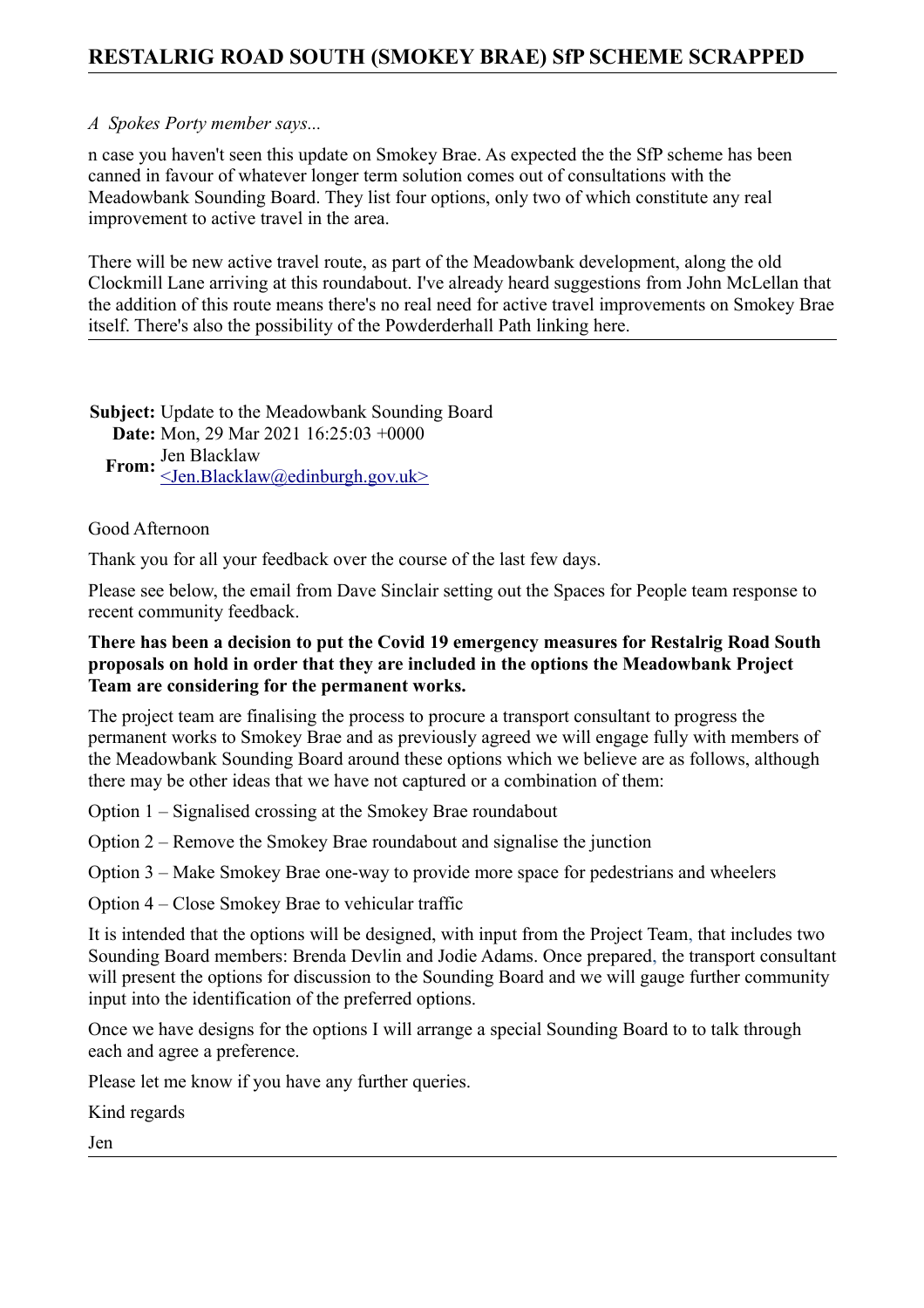From: **John McLellan** [<John.McLellan@edinburgh.gov.uk>](mailto:John.McLellan@edinburgh.gov.uk) Date: Thu, 25 Mar 2021 at 11:49 Subject: Re: Covid 19 emergency measures - proposed walking and cycling scheme, Restalrig Road South (Smokey Brae) To: Dave Sinclair [<David.Sinclair@edinburgh.gov.uk>](mailto:David.Sinclair@edinburgh.gov.uk) Cc: spacesforpeople  $\langle$ spacesforpeople $\langle$ @edinburgh.gov.uk>

Thanks very much Dave.

That's very helpful and I'm very pleased that this has been cleared up.

As I said in the email, the problem here is that the removal of the railings, while in all probability likely to happen, is a permanent measure so the lines are more blurred in this instance than other SfP schemes. When the background to Meadowbank is considered it's a matter of some sensitivity, especially in Marionville where feelings have run high for some time and where two members of the sounding board live, as I expect Tricia will have pointed out.

I think we are all agreed that a pedestrian-friendly solution is needed for Smokey Brae, and while the southbound one-way proposal is indeed an option it's only one of one several which need to be properly evaluated.

Thanks very much again.

John John McLellan, Conservative councillor, Craigentinny & Duddingston ward. [0131-529-4](tel:0131-529-4395)395

On 25 Mar 2021, at 11:31, Dave Sinclair [<David.Sinclair@edinburgh.gov.uk>](mailto:David.Sinclair@edinburgh.gov.uk) wrote:

Morning John,

I note your comments and apologise if the temporary Spaces for People scheme has clashed with discussions and plans for a more permanent solution at this location. Ideally, we would like to have spent time with stakeholders developing the proposal, however, time has been against us.

Firstly, just to confirm this has been designed and considered as a temporary road layout in response to the current public health situation, not a permanent design. I appreciate the timing, which is a function of our challenging delivery programme.

The installation phase of the Spaces for People Programme is expected to end in mid-May 2020, with the expectation that some final schemes may over-run slightly following that date. Personally, I feel a temporary scheme of this nature could provide some additional physical space for pedestrians over the latter part of the pandemic, however, due to really tight timescales in our programme, we will not be able to participate in detailed engagement for temporary measures.

With that in mind, and following a discussion with Tricia Hill, we have decided to stop the installation of our SfP scheme and allow local dialogue to resume regarding more permanent measures. I hope our suggested temporary layout may be of some use for a more permanent design option.

Regards,

Dave